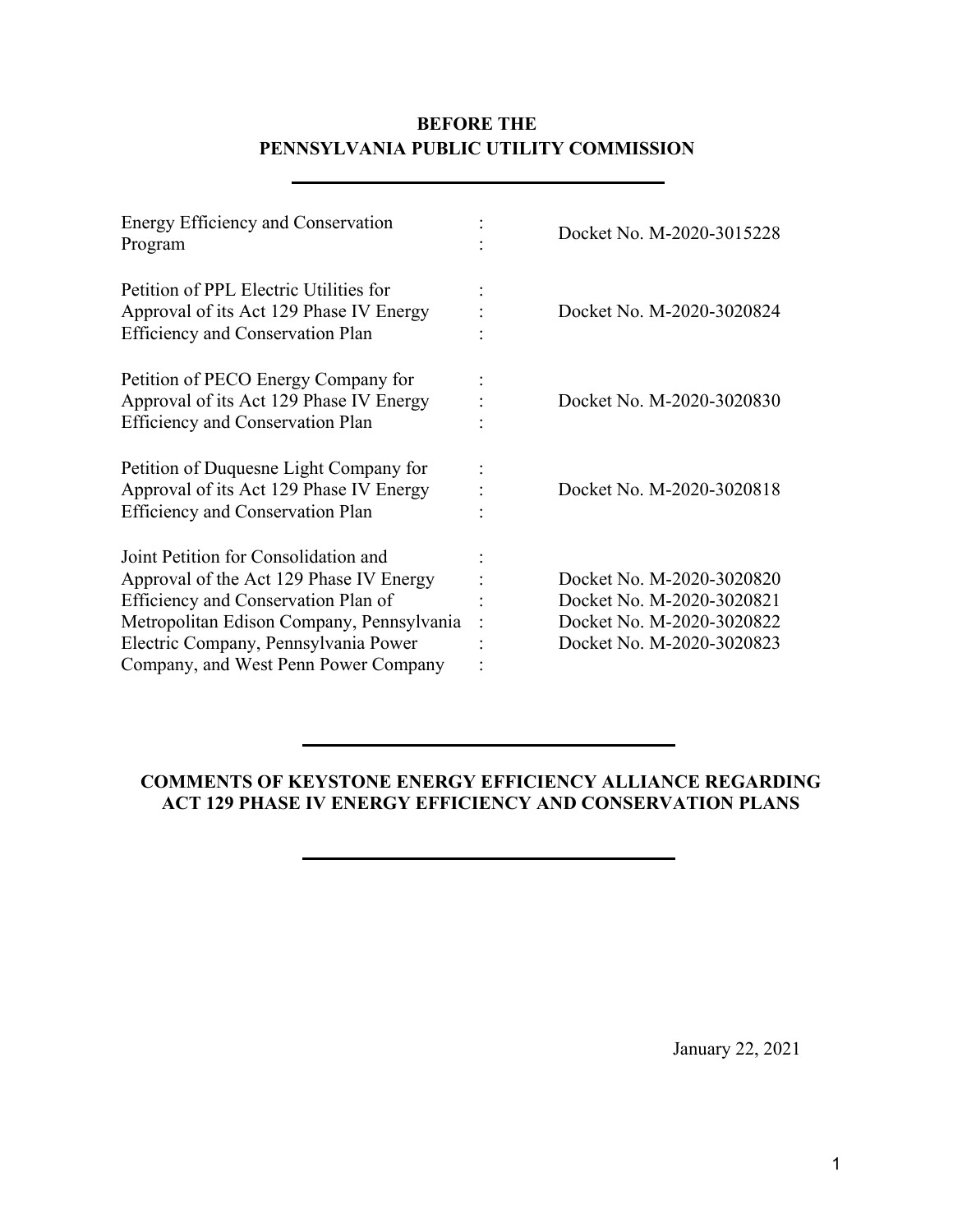# **Introduction**

The Keystone Energy Efficiency Alliance (KEEA) is Pennsylvania's trade association for the energy efficiency (EE) industry. Our membership, comprised of seventy companies, ranges from small local firms to large multinational corporations and operates across the value chain of energy efficiency. We engage our membership and policymakers in support of the fastest growing segment of the clean energy industry. The policy we promote at the state and local level expands the market for energy efficiency.

Act 129 is Pennsylvania's largest and most foundational program to advance energy efficiency. In the first three phases of the law, Electric Distribution Companies (EDCs or Companies) installed thousands of LED lights, smart thermostats, and efficient appliances, and incentivized the construction of thousands of high-efficiency homes. These measures delivered benefits worth more than an estimated \$9 billion and expanded Pennsylvania's energy efficiency (EE) industry to more than 71,000 jobs by 2019. On June 18 of 2020, the Pennsylvania Public Utility Commission (PUC or the Commission) issued its Final Implementation Order for Phase IV, setting the targets and the rules of the road for this new stage of the program.

Over the five-year period of Phase IV, Utility investments required by the law will total nearly \$1 billion, a timely and vital injection of funding into the EE industry, which reliably creates more jobs than any other energy sector. Therefore, it is essential that the Commission ensure programs fully comply with the Implementation Order and its intent. KEEA has identified the following plan areas that the Commission should require the Companies to improve upon prior to their certification:

- 1. Require Truly Comprehensive, Whole-Building Programming
- 2. Prioritize Deeper, Longer-Lived EE Measures
- 3. Incentivize the Continuation of Programs Beyond Energy Savings Targets
- 4. Adjust Programs for Impacts of the COVID-19 Pandemic and the Growing Demand for EE Workers
- 5. Adopt a Fuel-Neutral Policy
- 6. Coordinate Programs with the Anticipated Influx of Regional Greenhouse Gas Initiative (RGGI) Funds

#### **1. Require Truly Comprehensive, Whole-Building Programming**

Truly comprehensive, whole-building solutions provide long-term energy-use savings and measurable social benefits. The American Council on an Energy Efficient Economy (ACEEE) defines "comprehensive" programs as those which "seek to maximize the installation of energy efficiency measures in existing homes while also assuring that building durability and occupant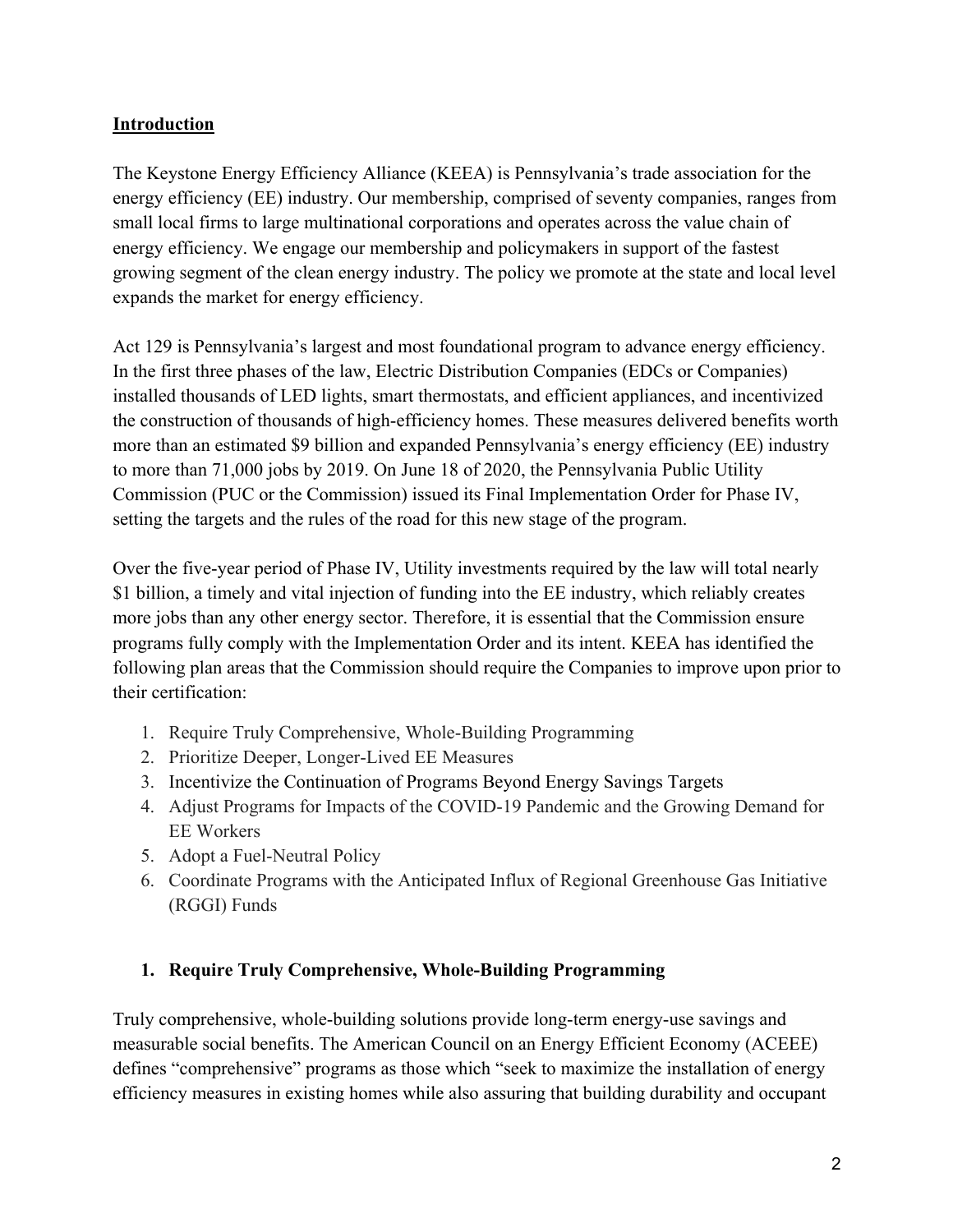health and safety are fully addressed."<sup>1</sup> Truly comprehensive programs not only produce lasting energy-use savings, but they confer additional benefits to customers, such as high levels of customer support and immediate savings that deepen over time with the implementation of additional measures<sup>2</sup>. A whole-building approach considers both the comfort and the safety of the indoor environment, simultaneously addressing energy needs and health hazards like asthma. With proper investment, these benefits can last for years.<sup>3</sup> Many residential customers are unaware of the comprehensive picture of their energy and the connection between improved efficiency and improved home comfort. Truly comprehensive programs can educate customers about these benefits and effectively combine the building envelope or shell improvements with other efficiency measures in a way that is economical and improves not only energy-efficiency, but also the comfort of their home.

To be considered truly comprehensive, Plans must be holistic, integrated, and take a wholebuilding based approach. Our neighboring state of New Jersey set an admirable example by requiring its Utility programs "to assess whole building structures and systems and encourage customers to consider a holistic approach to EE" as well as create opportunities for customers who are "unwilling" or "unable" to do so.<sup>4</sup> Following this model, Pennsylvania Companies should be required to offer one program per customer segment that consists of an in-home energy audit such as a Quick Home Energy Check Up (QHEC) or Home Performance with Energy Star similar to in New Jersey.

The Commission stated that in Phase IV Plans, Companies would be required to "include at least one comprehensive program for residential and at least one comprehensive program for nonresidential customer classes".5 To guide Companies toward creating these programs, the Commission lowered energy savings targets and raised allowable acquisition costs.

Despite these incentives, each Company Plan submitted failed to put forth truly comprehensive programs.

The Commission's intention that EDCs will meet savings targets through comprehensive wholehome measures and other longer-lived measures is clear. Throughout the Implementation Order, the Commission repeatedly emphasizes that Phase IV Plans must move beyond reliance on measures such as light bulbs and home energy reports, and increase their emphasis on measures such as building shells. Chairman Brown Dutrieuille, in her Statement, states that the "Tentative Order proposes that utilities design plans which provide more focus on comprehensive energy

<sup>&</sup>lt;sup>1</sup> https://www.aceee.org/files/proceedings/2016/data/papers/2 693.pdf, p. 2-9

 $\frac{2 \text{ https://www.aceee.org/files/proceedings/2016/data/papers/2_693.pdf}}{3 \text{ https://www.aceee.org/sites/default/files/pdfs/h2001.pdf}, p. \overline{6}}$ . 2-10 and 2-11.

<sup>4</sup> BPU Docket Nos. QO1901040, QO19060748 & QO17091004

<sup>&</sup>lt;sup>5</sup> The Act 129 Phase IV EE&C Program Implementation Order. From the Public Meeting of June 18, 2020. Docket No. M-2020-3015228, p. 22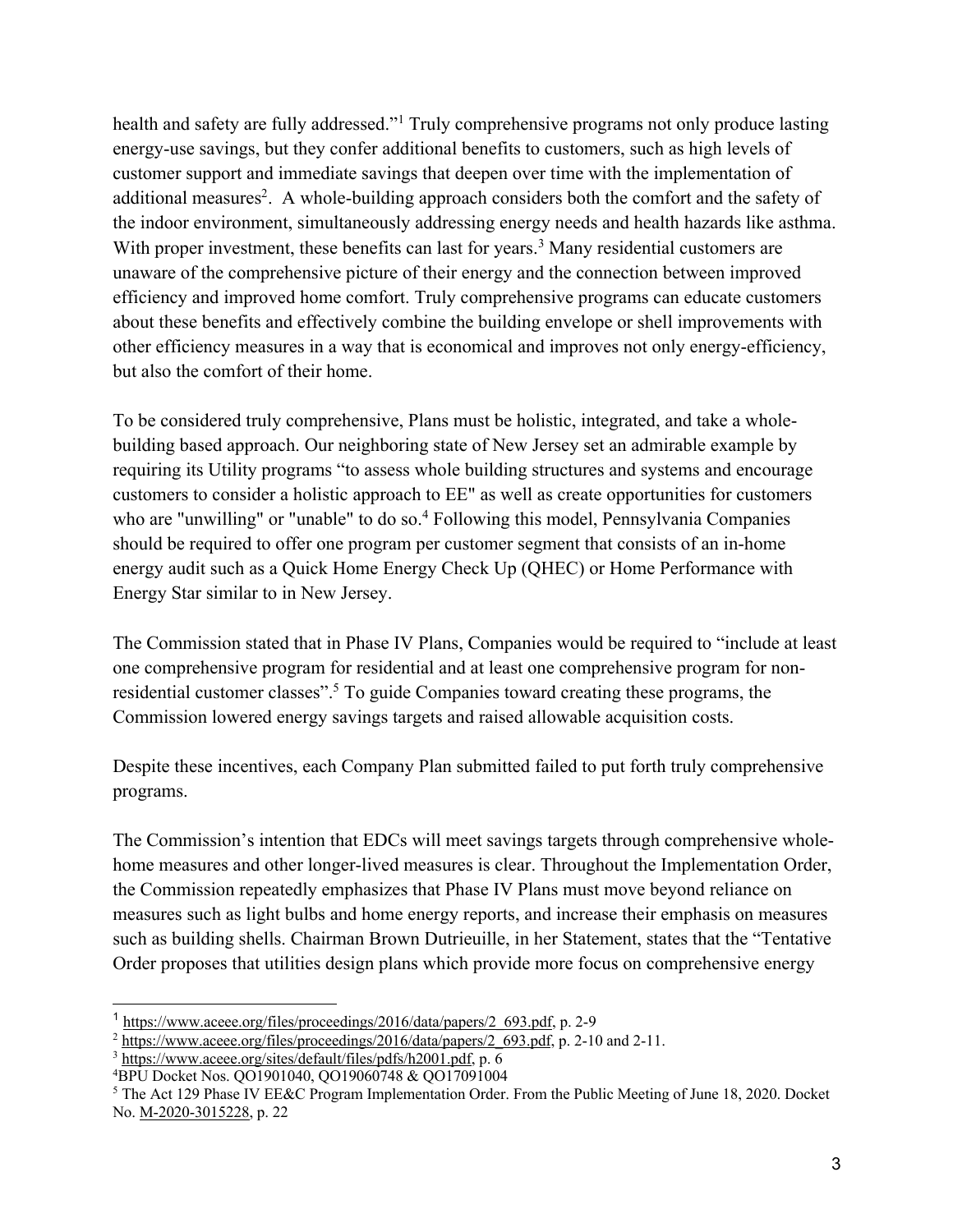efficiency measures. This concept is a natural evolution from simple measures such as lighting to all-encompassing measures such as updating HVAC, weatherization, and water heating for a building."6 We strongly applaud this sentiment.

To comply with the Implementation Order, KEEA recommends that Companies package measures into whole-building programs. In the Plans, the Companies offer a multitude of separate measures but no programs that package them together and offer a whole building assessment. Comprehensive whole home programs should consider all aspects of the building and build off one another. It is insufficient to simply offer a menu of all measures; Companies must offer and provide them in a digestible format that will encourage adoption and participation by residents and building operators, who typically are not energy experts.

# **2. Prioritize Deeper, Longer-Lived EE Measures**

Comprehensive programming also has the benefit of creating deeper, longer-term savings. Measures that deliver low-cost first-year savings like those assessed by Home Energy Reports (HERs) have important attributes such as broad participation rates among customers and should remain part of the mix of measures. However, a single-minded focus on these basic measures diverts resources from investment in longer-lived measures that achieve much deeper energy savings. Those long-lived measures also provide important additional benefits and deliver sustained value for Pennsylvania electric customers, including non-energy, social and economic benefits like improved indoor air quality and housing affordability. A balanced program portfolio can also provide synergies that maximize the advantages of short-lived and long-lived measures, and their interaction can provide additional benefit.

The intent of the Implementation Order was to encourage Companies to move from short-lived measures like lighting to more longer-term and deeper measures, such as building envelope improvements like air sealing and insulation, heating and cooling upgrades and duct sealing, appliance upgrades that go beyond refrigerators and freezer replacements, new construction, and behavioral programs. In fact, the Commission explicitly stated in its Implementation Order that "the EE&C Programs have matured enough so that EDCs can increase their focus on more comprehensive measures, which tend to require greater implementation timeframes."7

While the Commission professed a desire for Companies' Plans to make investments in longerlived measures, they took no policy action to ensure or incentivize that outcome. The Order itself does not provide mechanisms to ensure that EDCs invest in longer-lived measures. Past

<sup>6</sup> https://www.puc.pa.gov/pcdocs/1658047.pdf

<sup>7</sup> The Act 129 Phase IV EE&C Program Implementation Order. From the Public Meeting of June 18, 2020. Docket No. M-2020-3015228, p. 7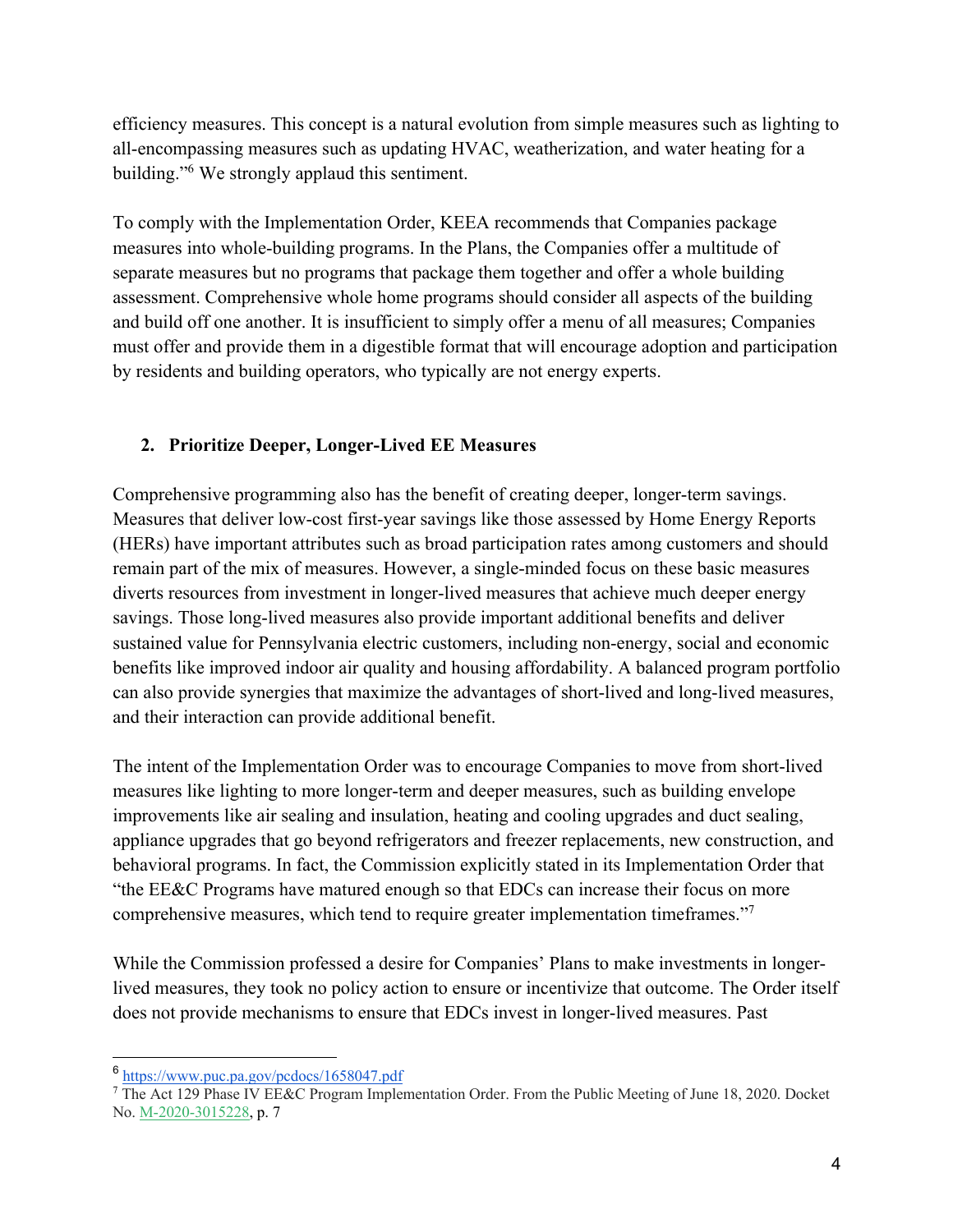experience tells us that, absent a policy change enacted by the Commission, EDCs during implementation will continue to prioritize measures that deliver low-cost first-year savings at the expense of the long-lived measures that the Order anticipates.

This is because the combination of strict savings targets, a firm budget cap, and steep mandatory penalties has historically led EDCs, when implementing the programs in the field, to prioritize only the measures that deliver the lowest possible cost first-year savings and yet allow them to avoid the penalty. The Commission should consider ways to change this incentive structure, such as reduced penalties or waived penalties for programs that successfully make longer-lived, deeper energy conservation improvements while achieving lower first-year financial savings.

KEEA recommends that the Commission stand by its stated intention for Phase IV plans and require Companies to clearly specify their projected energy-use savings from deeper, longerlived measures. Moreover, the Commission should consider instituting a ratemaking or earning incentives to ensure Companies' continued investment in deeper, longer-lived measures.

#### **3. Incentivize the Continuation of Programs Beyond Energy Savings Targets**

The Commission set lower first-year savings targets for EDCs in Phase IV than Phase III because they projected that the Companies would replace lighting programs mostly with wholebuilding programs that place an emphasis on long-lived measures, such as insulation and HVAC equipment, that have higher upfront costs. While longer-lived measures can be more costeffective over their lifespan than many short-lived measures, like lighting or behavioral programs, realizing the energy and cost savings may require more than a year.

The Commission simultaneously lowered the first-year savings targets but failed to enact policies to ensure investment does not decline with rollover and lowering, which would risk some programs "going dark." In this likely scenario, Companies will stop running programs when they reach their targets, rather than keep the program running for the full cycle. This means contracts will have to cease work and programs will have to restart again in the next cycle, creating inefficiencies and artificially stifling the potential of the programs. Across the prior phases of Act 129, we have consistently seen small business programs be closed once spending and savings targets are achieved. In addition, utilities have applied "excess" savings from current phases to support work in subsequent Phases, so targets clearly influence compliance behaviors.

KEEA recommends that the Commission should take action to ensure that Companies do not simply respond to lower savings targets by investing less and keeping a focus on shorter-lived measures. To do so, the Commission should prohibit companies from ending programs before the completion of the cycle, regardless of achieved targets.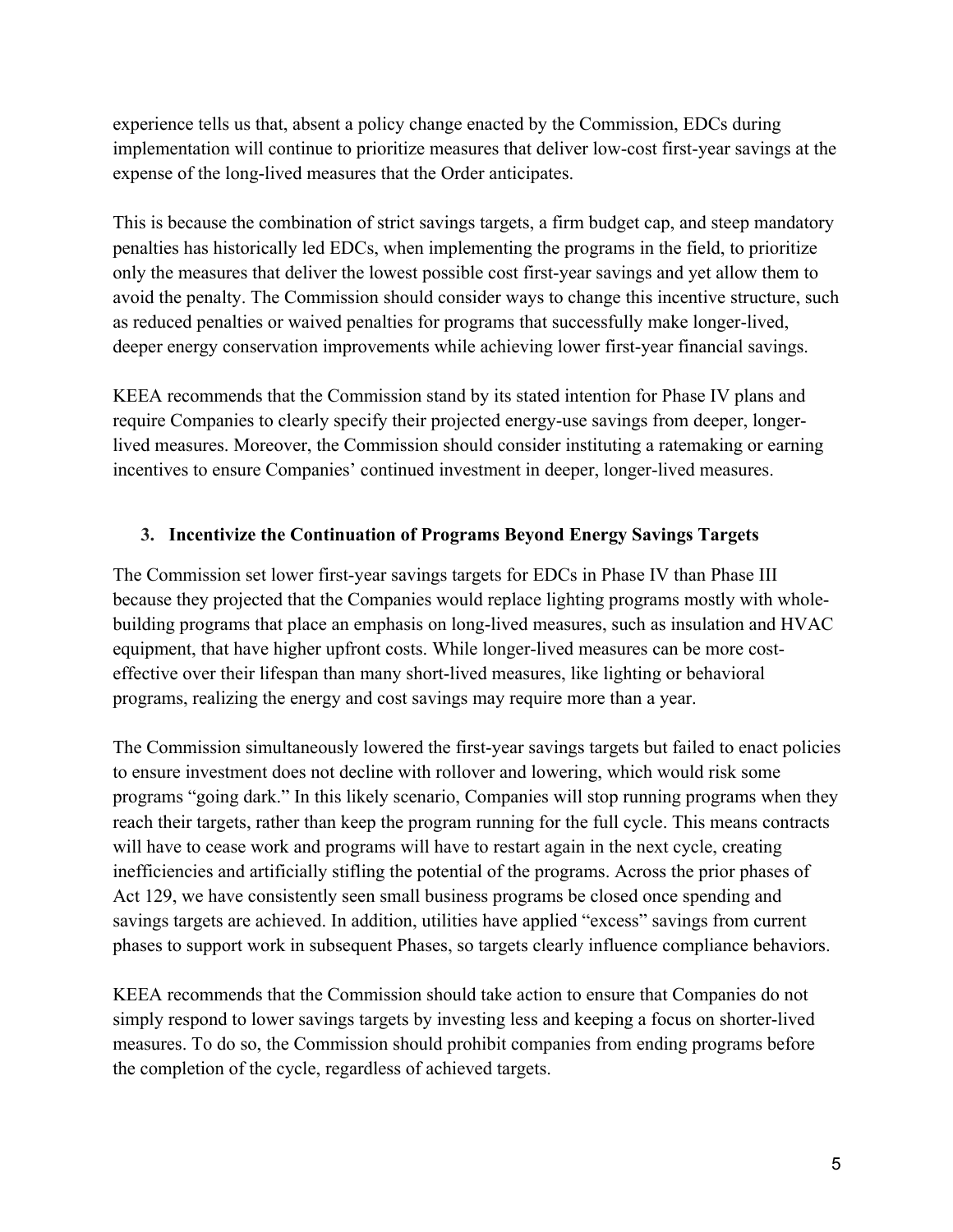# **4. Adjust Programs for the Impact of the COVID-19 Pandemic and Growing Demand for EE Workers**

Act 129 was signed into law in October 2008, a month after the Lehman Brothers collapse that triggered the Great Recession. In 2009, electricity demand collapsed as economic activity stagnated. Despite this challenging environment, energy efficiency was a bright spot in the recovery, creating tens of thousands of jobs, driving rapid innovation with LED lighting technology, and delivering \$4 billion in benefits to Pennsylvania electric customers through Phase I of Act 129.<sup>8</sup>

Likewise, the EE industry stands to be at the center of the recovery from the economic crisis brought on by the COVID-19 pandemic. However, EE industry and customers were not spared from the devastation of the COVID-19 pandemic. Bans on in-person work have halted operations for many energy efficiency companies serving the residential sector, and Pennsylvania is among the hardest hit states. In March and April, almost 18% of the national clean energy workforce filed for unemployment, according to federal data.<sup>9</sup> This trend is especially concerning given the increasing demand for skilled  $EE$  labor<sup>10</sup>, soon to grow further in response to the expansion of the industry under Act 129 and via the expenditure of RGGI proceeds in Pennsylvania.

Despite these challenges, the energy efficiency industry continues to find creative ways to deliver energy efficiency savings to customers during this critical time. Behavioral programs that use science-based techniques to encourage conversion are delivering real energy savings as Pennsylvanians consume more energy at home. Energy efficiency vendors are using online marketplaces, virtual audits, and multi-channel marketing to build pipelines of customers in preparation of ramping up energy efficiency projects when on-site work resumes. Engineers and energy experts continue project design and development work for large commercial and industrial projects.

For the energy efficiency industry to fully contribute to the economic recovery and to ensure Act 129 programs can be implemented as intended, KEEA recommends that Companies:

• Adjust for the impact of COVID-19: Considering the substantial disruption COVID-19 has posed to energy efficiency programs, and the anticipated ongoing impacts on the energy efficiency and construction industries, KEEA recommends that the Commission convene EDCs, energy efficiency vendors, and other interested stakeholders to share and deploy best practices for implementing Phase IV energy efficiency programs in the new and ever-changing environment. EDCs should be required to compensate program

<sup>8</sup> Phase I Final Report, p. 16

<sup>9</sup> https://e2.org/reports/clean-jobs-covid-economic-crisis-april-2020/

<sup>10</sup> https://www.aceee.org/sites/default/files/pdfs/u2010.pdf, p. 3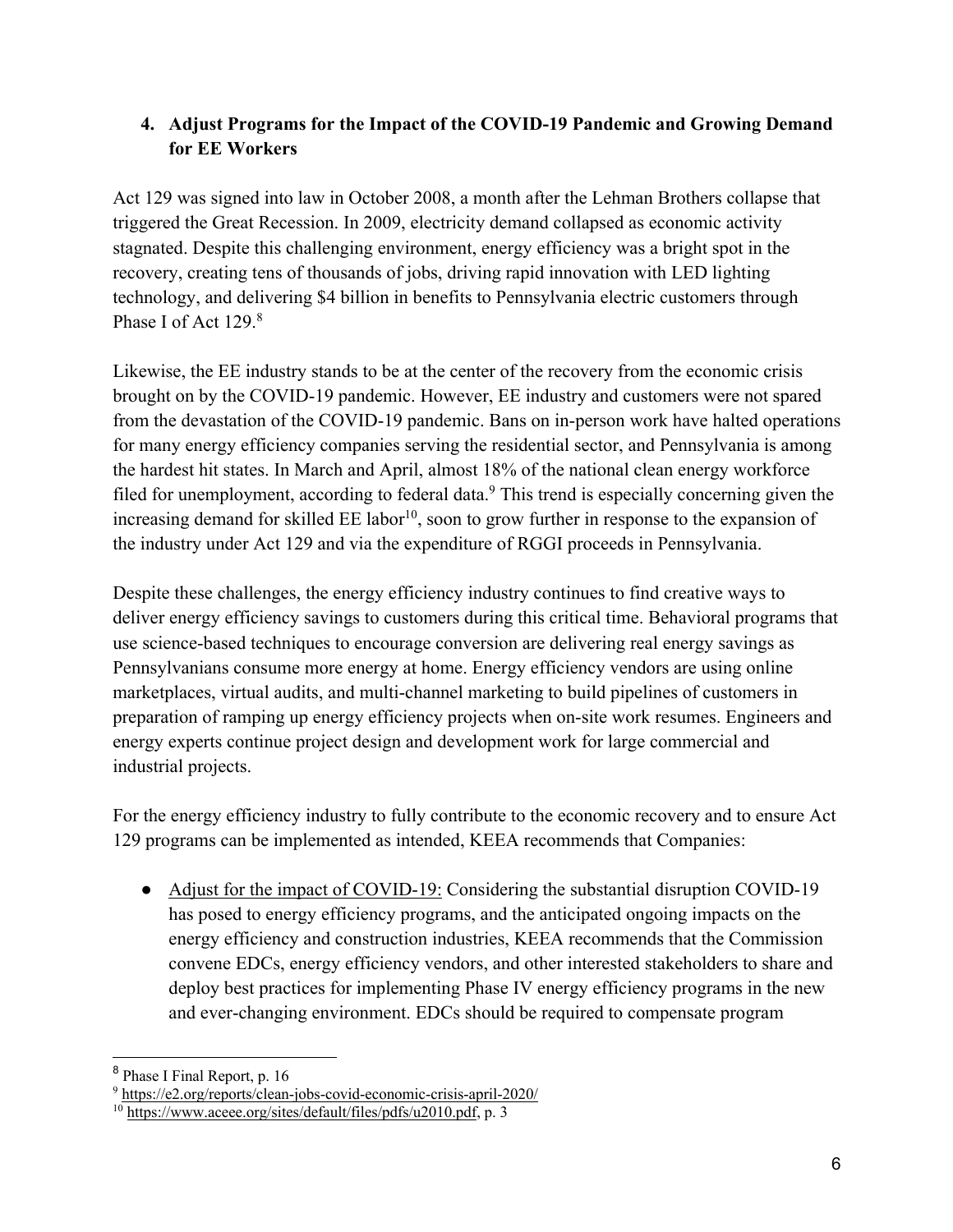implementers for the additional direct costs of any worker safety measures necessary to safely deliver services during the pandemic. This requirement should be forward-looking as well, and apply to any significant future program-disrupting events.

● Grow the EE worker pipeline: The Commission and the Companies must begin building the EE worker pipeline now. Companies cannot offer only upstream incentives and incentivize customer uptake. They must simultaneously grow the workforce to perform and install these measures.

# **5. Adopt a Fuel-Neutrality Policy**

KEEA recommends the Commission revisit its treatment of fuel-switching because it encourages electric-to-fossil fuel conversion even in circumstances when there is no total energy efficiency improvement, which is not an appropriate use of limited Act 129 dollars.

Energy efficiency can help accomplish a variety of public policy goals for the Commonwealth, including economic development, energy affordability, reduction of greenhouse gases and other air pollution, improved occupant health, and increased comfort using a variety of fuel sources. Policymakers need not specify the best fuel to achieve the outcomes, but simply state the desired outcomes and apply the policy in a fuel-neutral manner. This may have the market effect of favoring a fuel even though the policy does not do so explicitly. For example, a fuel-neutral policy regime that rewards occupant health, pollution reduction, and customer savings without specifying the fuel source may have the effect of favoring electric heat pumps over oil furnaces in a marketplace, since electric heat pumps are a more cost-effective method of achieving improved occupant health, pollution reduction, and customer savings than oil furnaces.<sup>11</sup>

Act 129 requires reduction in energy consumption in a cost-effective manner, without preferring fuel sources.12 The Commission, however, has implemented a fuel-switching policy that explicitly favors natural gas and other fossil fuels over electricity even if that option fails to reduce energy consumption or is less cost-effective. This policy is inconsistent with the goals of Act 129 and should be updated to reflect a fuel-neutral stance that does not favor one energy source over others, especially at the expense of cost and efficiency.

### **6. Prepare for Coordination with the Anticipated Influx of RGGI Funds**

It is likely that Pennsylvania will join RGGI in the next year. The state has the potential to earn at least \$300 million annually in auction proceeds, and the draft RGGI regulations recognized

<sup>&</sup>lt;sup>11</sup> The Economics of Electrifying Buildings, Rocky Mountain Institute, 2018, available at http://www.rmi.org/insights/reports/economics-electrifying-buildings/

 $12\,66$  Pa.C.S. § 2806.1(a)